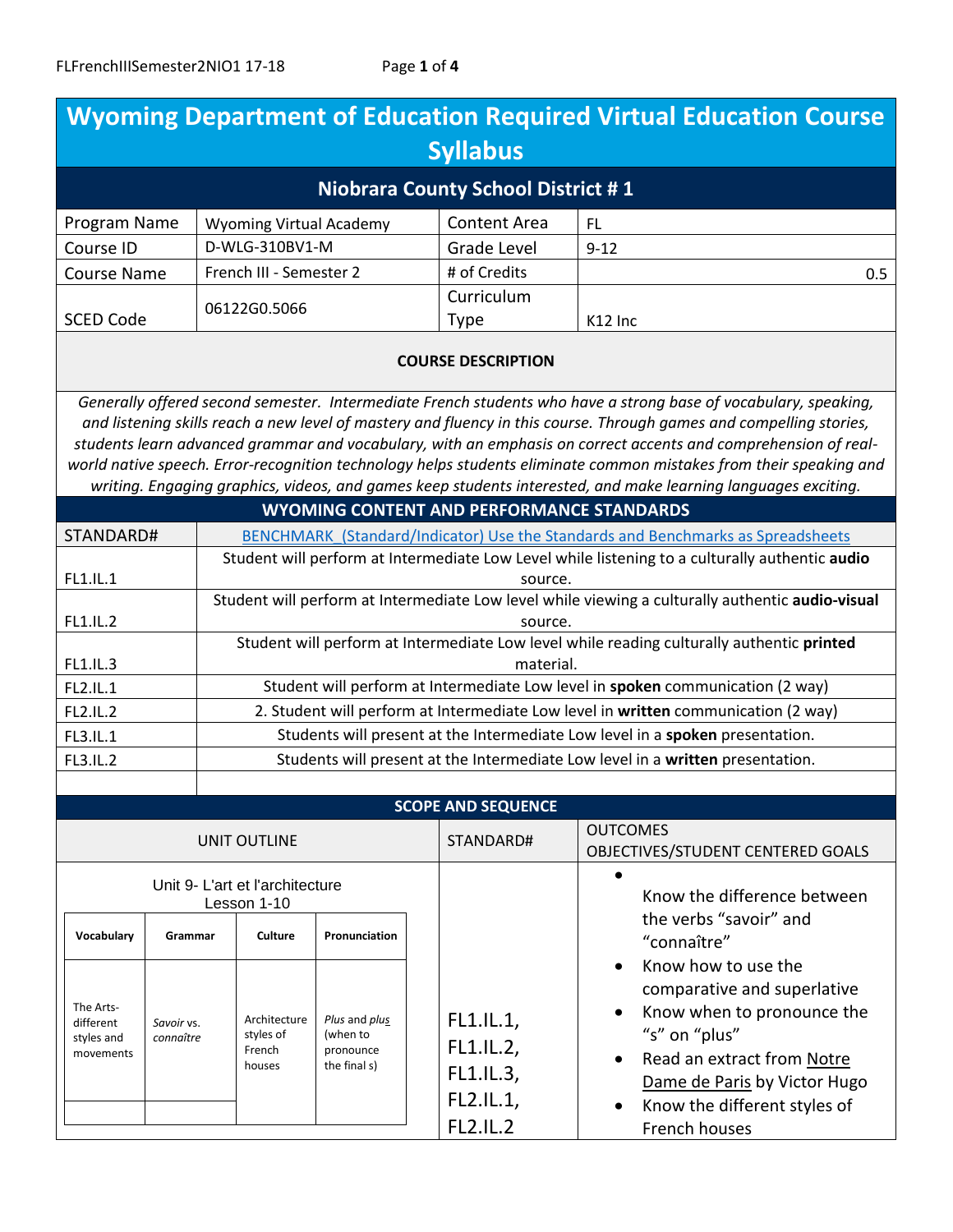| Architecture                                          | Comparatives/<br>superlatives                                      |                                               |                                                    |                                                        | Study a little French history<br>$\bullet$<br>Study art and some of the<br>different art movements                                                                                                                                               |
|-------------------------------------------------------|--------------------------------------------------------------------|-----------------------------------------------|----------------------------------------------------|--------------------------------------------------------|--------------------------------------------------------------------------------------------------------------------------------------------------------------------------------------------------------------------------------------------------|
| Vocabulary<br>Modern<br>technology<br>and<br>internet | Unit 10- La technologie moderne<br>Grammar<br>Relative<br>pronouns | Lesson 1-10<br><b>Culture</b><br>Media<br>and | Pronunciation<br>Difficult                         | FL1.IL.1,<br>FL1.IL.2,<br>FL1.IL.3,                    | Use the relative pronouns "qui,<br>que, dont, and où"<br>Better understand the different<br>uses and forms of "tout"<br>Review difficult letters like x, y<br>and z<br>Learn to validate the opinions<br>of others in French                     |
| The<br>internet,<br>the law,<br>and our<br>rights     | Tout and<br>its<br>various<br>forms                                | social<br>networks                            | letters x, y, &<br>z                               | FL2.IL.1,<br>FL2.IL.2,<br>FL3.IL.1,<br><b>FL3.IL.2</b> | Explore modern technology<br>Learn about texting and text<br>abbreviations in French                                                                                                                                                             |
|                                                       |                                                                    | Unit 11- Les médias<br>Lesson 1-10            |                                                    |                                                        |                                                                                                                                                                                                                                                  |
| Vocabulary                                            | Grammar                                                            | <b>Culture</b>                                | Pronunciation                                      |                                                        | Familiarize themselves with the                                                                                                                                                                                                                  |
| The written<br>press                                  | The<br>passive<br>voice                                            | History:<br>WW <sub>2</sub>                   |                                                    |                                                        | passive voice<br>Use the present and past<br>$\bullet$<br>conditional                                                                                                                                                                            |
| Audio/visual I                                        | Present<br>and past<br>conditional                                 | La chanson<br>de<br>Roland(Epic<br>poem)      | Spelling &<br>pronunciation<br>differences         | FL1.IL.1,<br>FL1.IL.2,                                 | Learn to make hypotheses<br>Learn words that pronounce<br>differently than their spelling<br>Learn about the "Call of 18<br>June" by General de Gaulle<br>during World War II<br>Learn to clarify an argument<br>Familiarize themselves with the |
|                                                       | $\ddot{}$<br>hypotheses                                            |                                               |                                                    | FL1.IL.3,<br>FL2.IL.1,<br><b>FL2.IL.2</b>              | "Chanson de Roland" (poem<br>epic)                                                                                                                                                                                                               |
|                                                       | Unit 12- La santé et l'hygiène                                     | Lesson 1-10                                   |                                                    | FL1.IL.1,                                              | Learn to correctly use the past<br>$\bullet$<br>participles of a gerund                                                                                                                                                                          |
| Vocabulary                                            | Grammar                                                            | <b>Culture</b><br>Pronunciation               |                                                    | FL1.IL.2,<br>FL1.IL.3,                                 | Review cardinal numbers and<br>$\bullet$<br>ordinal numbers                                                                                                                                                                                      |
| <b>The</b><br>medical<br>system in<br>France          | Present<br>participles<br>and                                      | Health<br>in<br>France                        | Numbers 5, 6,<br>8 and 10<br>pronunciation<br>rule | FL3.IL.1,<br>FL3.IL.2,<br>FL3.IL.1,<br><b>FL3.IL.2</b> | Familiarize themselves with the<br>$\bullet$<br>final consonants of the numbers<br>5, 6, 8 & 10<br>Write a summary                                                                                                                               |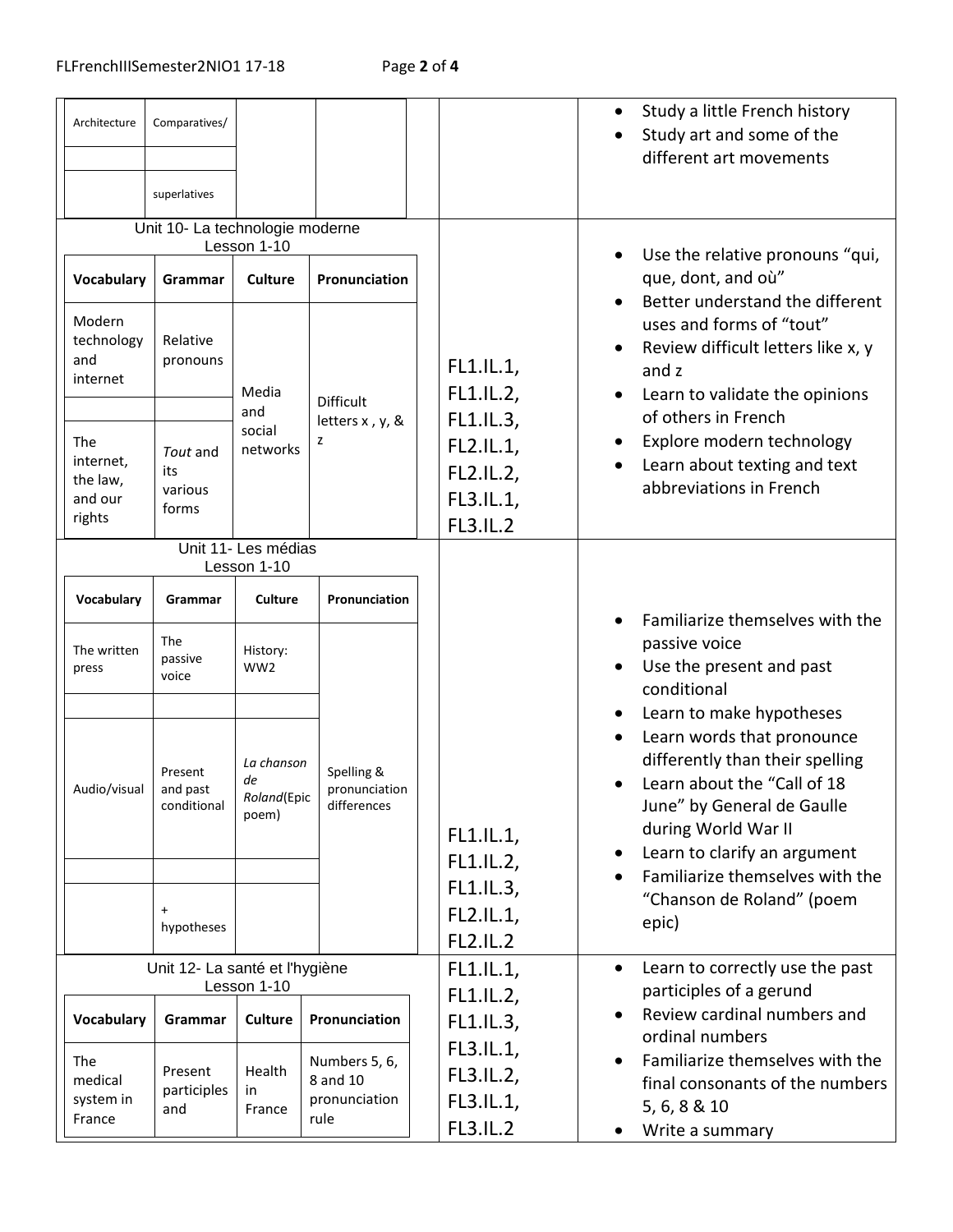| At the<br>doctor's<br>office               | Gerund<br>Cardinal<br>and<br>ordinal<br>numbers     |                                                                        |                                               |                                                                                               | Understand the medical system<br>$\bullet$<br>in France<br>Enrich their vocabulary<br>regarding health and hygiene                                                                                      |
|--------------------------------------------|-----------------------------------------------------|------------------------------------------------------------------------|-----------------------------------------------|-----------------------------------------------------------------------------------------------|---------------------------------------------------------------------------------------------------------------------------------------------------------------------------------------------------------|
|                                            |                                                     | Semester 2- Examen Partiel<br>Lesson 5                                 |                                               | FL1.IL.1,<br>FL1.IL.2,<br>FL1.IL.3,<br>FL3.IL.1,<br>FL3.IL.2,<br>FL3.IL.1,<br><b>FL3.IL.2</b> |                                                                                                                                                                                                         |
| Vocabulary                                 | Grammar                                             | Unit 13- La nature et l'environnement<br>Lesson 1-10<br><b>Culture</b> | Pronunciation                                 |                                                                                               | Learn how to form the                                                                                                                                                                                   |
| The<br>protection<br>of our<br>environment | Subjunctive:<br>what is it $+$<br>how to<br>form it | Trash<br>separation<br>and                                             | S sounds in -<br>tion,-sion,-<br>ssion,-xion, | FL1.IL.1,                                                                                     | subjunctive with regular and<br>irregular verbs<br>Learn the sounds of the letter<br>combinations -tion, -ssions, -<br>xions, sc, etc.<br>Familiarize themselves with<br>Jean de la Fontaine and one of |
| Pollution                                  | Subjunctive<br>with<br>irregular<br>verbs           | disposal                                                               | and sc words                                  | FL1.IL.2,<br>FL1.IL.3,<br>FL2.IL.1,<br><b>FL2.IL.2</b>                                        | his fables<br>Expression their opinions,<br>feelings and emotions<br>Be able to discuss recycling, the<br>environment and pollution                                                                     |
|                                            |                                                     | Unit 14- Les défis sociaux<br>Lesson 1-10                              |                                               |                                                                                               |                                                                                                                                                                                                         |
| Vocabulary                                 | Grammar                                             | Culture                                                                | Pronunciation                                 |                                                                                               | Learn to use the subjunctive<br>Learn to use the past                                                                                                                                                   |
| Social<br>challenges                       | When to<br>use the<br>subjunctive<br>$+$            | Colonialism<br>and its                                                 | K, ck, ch                                     | FL1.IL.1<br>FL1.IL.2,<br>FL1.IL.3,                                                            | subjunctive<br>Learn some impersonal<br>expressions<br>Review the sound "Ke"<br>Express wants and preferences<br>Familiarize themselves with<br>colonialism and its effects                             |
| Immigration<br>and                         | Past<br>subjunctive                                 | consequences<br>in modern life                                         | words                                         | FL2.IL.1,<br>FL2.IL.2,<br>FL3.IL.1,<br><b>FL3.IL.2</b>                                        |                                                                                                                                                                                                         |